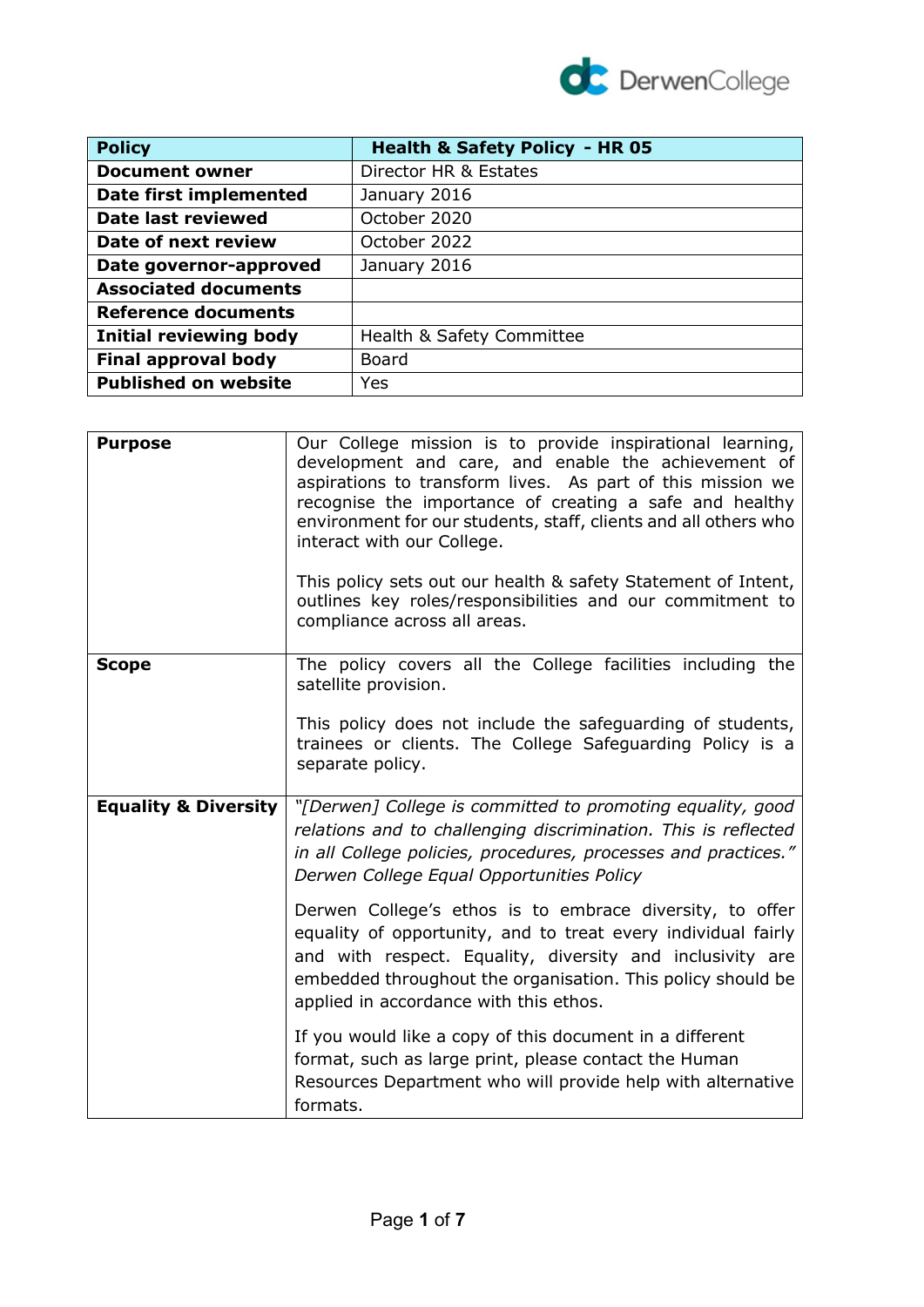

# *Our Statement of Intent*

## *The Leadership commit to*:

- Taking a sensible and measured approach to health and safety and balancing the need to manage risks whilst delivering great educational work experience and an outstanding living environment.
- Providing and maintaining a safe environment for students, staff, clients and visitors.
- Defining the roles that all staff have in providing and maintaining a safe environment.
- Involving students and staff through communication, consultation and direct involvement.
- Ensuring that students and staff receive sufficient induction, training and information.
- Taking all steps reasonably practicable to eliminate, substitute or control risks within the College.
- Measuring and communicating what works well and what needs improving. This includes ensuring all near misses, incidents and accidents are reported, recorded and causes identified and ensuring appropriate actions are taken to prevent reoccurrence.
- Making provision for appropriate First Aid arrangements, welfare facilities and wellbeing at work.
- Where the College shares a workplace with other employers, whether on a temporary or permanent basis, there will be co-operation and co-ordination with the other employer to ensure both parties are compliant with our health and safety requirements.

## *It is the duty of every member of staff to*:

- Exercise reasonable care for the health, safety and welfare of themselves and others who may be affected by their actions or omissions.
- To report any unsafe act, condition or occurrence.
- To co-operate and enable the College to carry out its legal duties in respect of health and safety matters.
- Not to intentionally or recklessly interfere with the rules or equipment provided by the College in the interests of health and safety

## *The Governors' commitment*:

The Governors of Derwen College recognise their duties and overall responsibilities under the Health and Safety at Work Act 1974, the Health and Safety (Young Persons) Regulations 1997 and the Management of Health and Safety at Work Regulations 1999 and related legislation. They place as paramount the health, safety and welfare of College employees, students, trainees, volunteers, parents and other visitors.

They approve the College's Health and Safety Policy and shall approve any amendment before that amendment is introduced unless the amendment is a point of law.

The responsibility for monitoring the procedures resulting from the College Policy shall be vested in the Principal, Registered Managers, Leadership team and the Health & Safety Manager.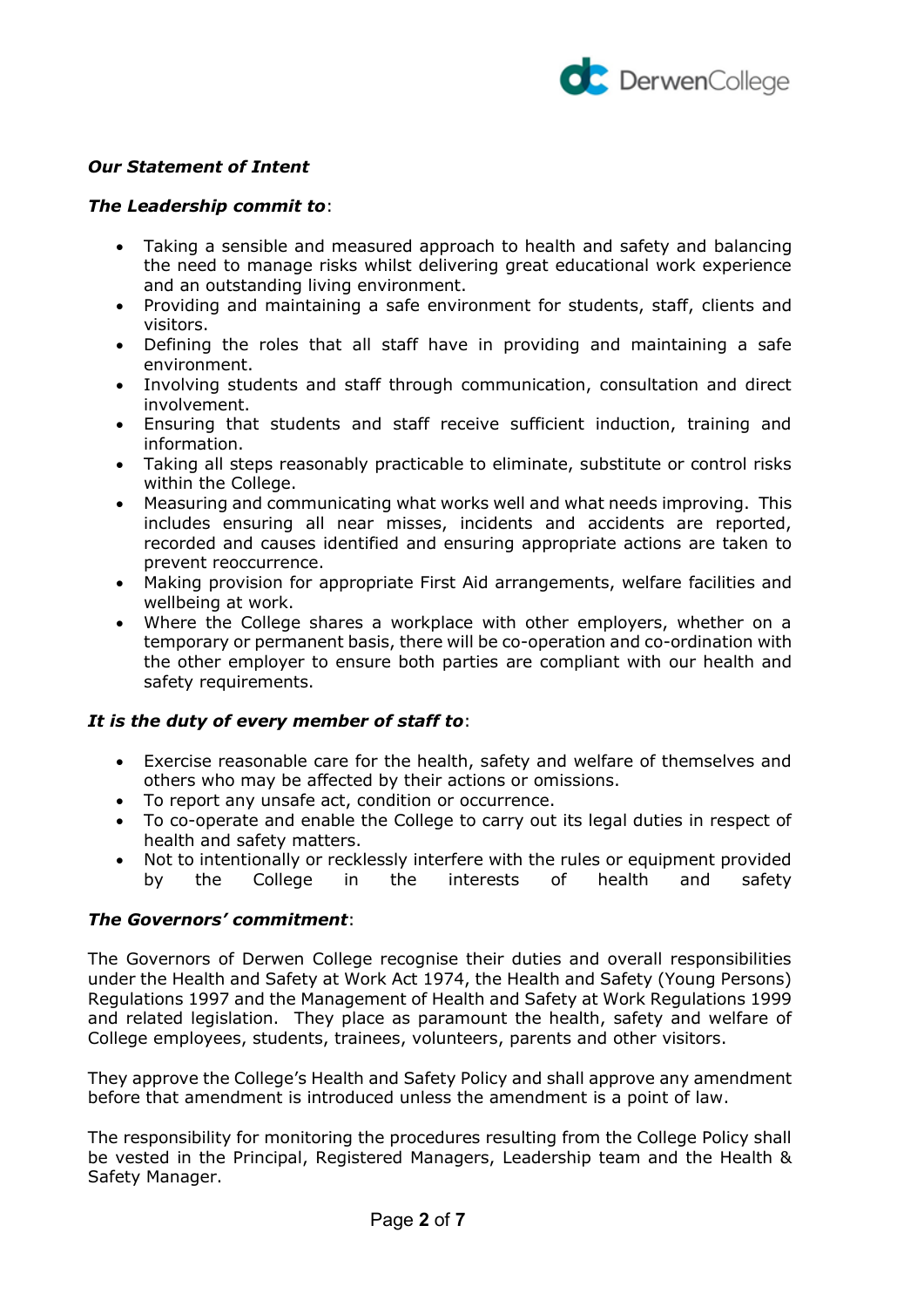

The Principal, Registered Managers and Leadership Team are responsible for each aspect of safety, health and welfare, ensuring that the specific responsibilities within the management structure of the College are identified. The structure and tasks are regularly reviewed with the Health and Safety Committee.

## *Health and Safety Committee*

The Health & Safety committee is an information and consultation body that provides an opportunity for dialogue and exchange of ideas between management, staff representatives, student representatives and governors on health and safety issues.

It is intended to:

- Review the College's health and safety systems
- Monitor practices, accident figures and trends
- Ensure a uniform approach to health and safety
- Consider reports, correspondence or representations from safety representatives, outside agencies and enforcing authorities
- Review forthcoming legislation and assess implication
- Carry out formal departmental audits and site inspections
- Assist with the development of safety rules and safe systems of work

An up to date structure of the Health & Safety Committee can be located on SharePoint.

#### *The Health & Safety Manager*

- Will monitor Health and Safety matters within the premises under their management on a daily basis, and take corrective action in a timely manner when issues arise which may impact on the health, safety and welfare of staff.
- Will conduct work place audits, escalating for specialist advice where appropriate, and arrange for the purchase of necessary equipment.
- Will attend meetings of the Health and Safety Committee

## *The Estates Manager*

- Will ensure that all contractors are appropriately qualified for the work they will undertake.
- Will ensure that health and safety matters are considered when contracts are being tendered.
- Will ensure that contractors provide method statements for work undertaken that is likely to pose significant risk Derwen College staff, students, visitors etc. or the contractors themselves.
- Will attend meetings of the Health and Safety Committee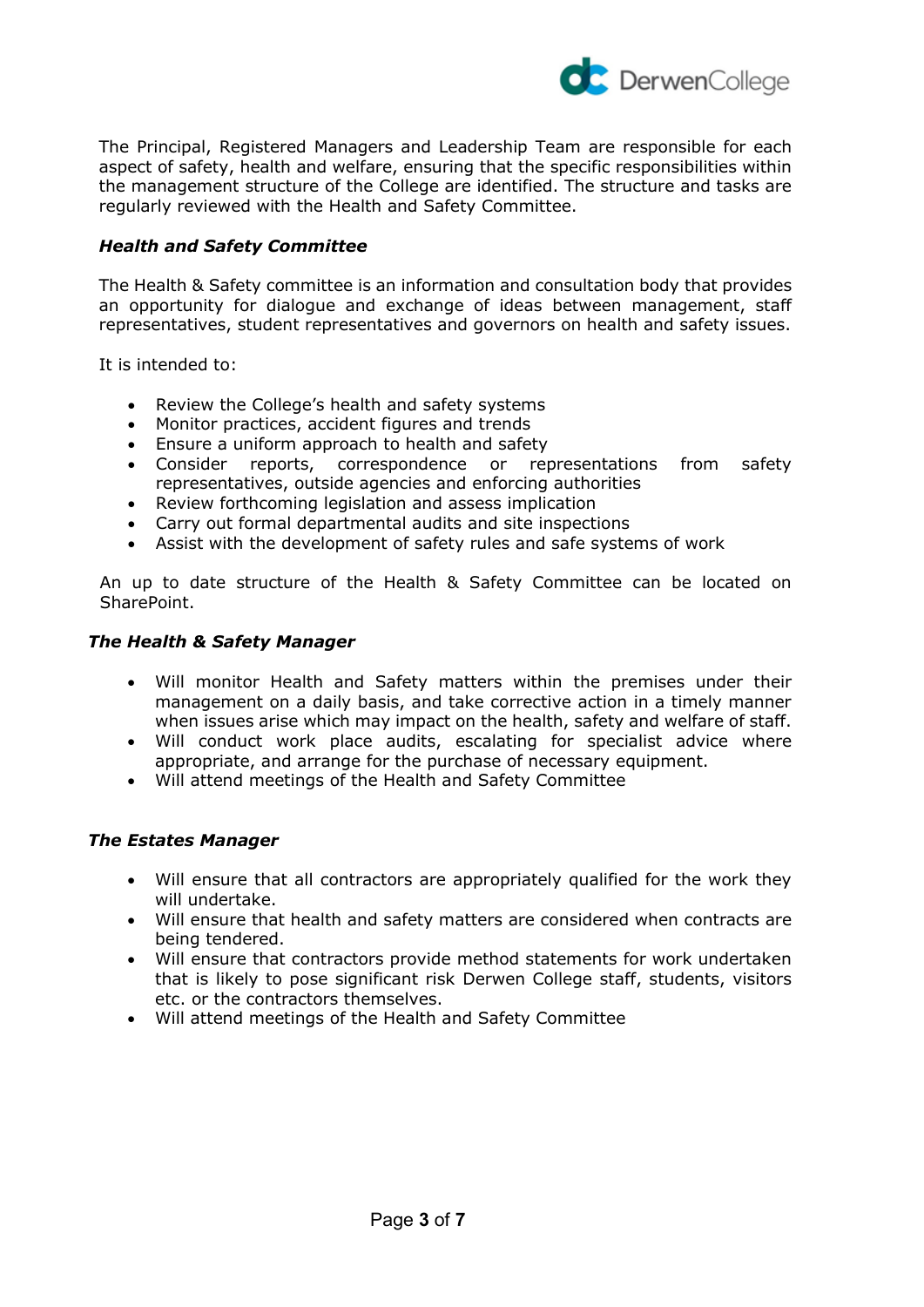

# **The Organisation of Health & Safety at Derwen College**



Specialist Health & Safety advice is provided by our Health & Safety Manager and may be supported from time to time by MBO Services, Oswestry (01691 688723).

## **The Arrangements for Health & Safety at Derwen College**

Derwen College adopts a Plan, Do, Check, Act approach to the management of health and safety. This approach achieves a balance between the systems and behavioural aspects required to effectively manage health and safety across the College.

*PLAN* – Determine the college policy and plan – this plan is then communicated to all staff

*DO* – Identify the college risks – what could cause harm, who could it harm and how will the college manage this risk. The college will involve staff so that they are clear on what is needed and to support the effective implementation plans – this may involve training, resources and receiving competent advice.

*CHECK* – The College will measure its health and safety performance and ensure that plans are fully implemented, and investigate the causes of accidents, incidents and near misses

*ACT* – The College will review its health and safety performances i.e. accident/incident data, safety inspects etc. and act upon the lessons learned.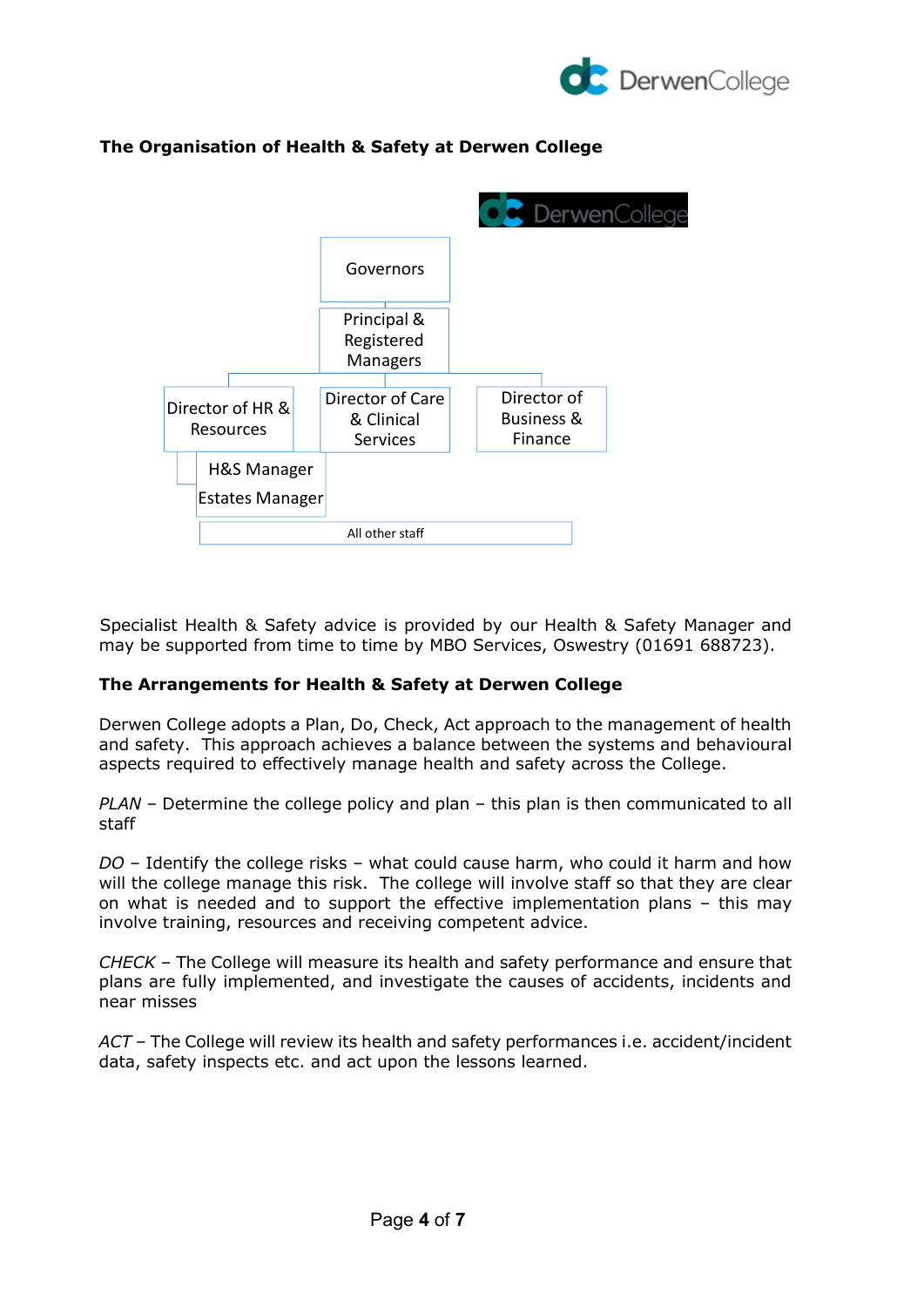

## **Specific arrangements for Health & Safety that are not covered by a separate policy or procedure**

## **Electricity at Work**

The Electricity at Work Regulations require that any electrical equipment that has the potential to injure is maintained in a safe condition. The College will therefore ensure that PAT testing will be carried out by competent persons on an annual basis. This includes students' own electrical appliances. Electrical circuits and systems will be tested at five year intervals.

The register of equipment tested and results will be held by the Estates Manager.

Staff are responsible for ensuring, as far as is possible, that regular visual examinations are carried out of all electrical equipment in use and that any item believed to be unsafe is removed from use and reported to Estates Manager as soon as possible. Items that are brand new can be accepted as safe unless there is reason to believe otherwise, and staff can request PAT tests for any item if there is reason to believe that it has been damaged. Staff are also responsible for checking PAT labels and ensuring that testing remains up to date.

The member of staff with responsibility for PAT testing is the H&S Manager.

## **Maintenance and Use of College Equipment**

Derwen College will take all steps that are reasonably practicable to meet its responsibility for providing a safe and healthy work place for all staff, students and authorised visitors, paying particular attention to the provision and maintenance of the premises and equipment.

All staff have a responsibility to notify a member of the Estates team if they become aware of any college equipment that requires maintenance:

The College will ensure that:

- regular maintenance is carried out at suitable intervals
- any potentially dangerous defects are remedied
- access to defective equipment is prevented in the meantime
- regular maintenance and remedial work is carried out properly
- appropriate records are kept of any maintenance work carried out
- only competent and authorised staff use the equipment provided (such as ladders)

•

College staff must ensure that the following guidelines are observed: -

- that the equipment is suitable for the purpose for which it is used
- that the equipment is properly maintained and kept in good repair
- that safe maintenance procedures are followed
- that all staff are competent and have received the necessary training
- that effective guarding is used where necessary
- that the equipment has proper controls for start, stop and emergency stop
- that there is a means of isolating equipment.

For further information please contact the Estates Manager.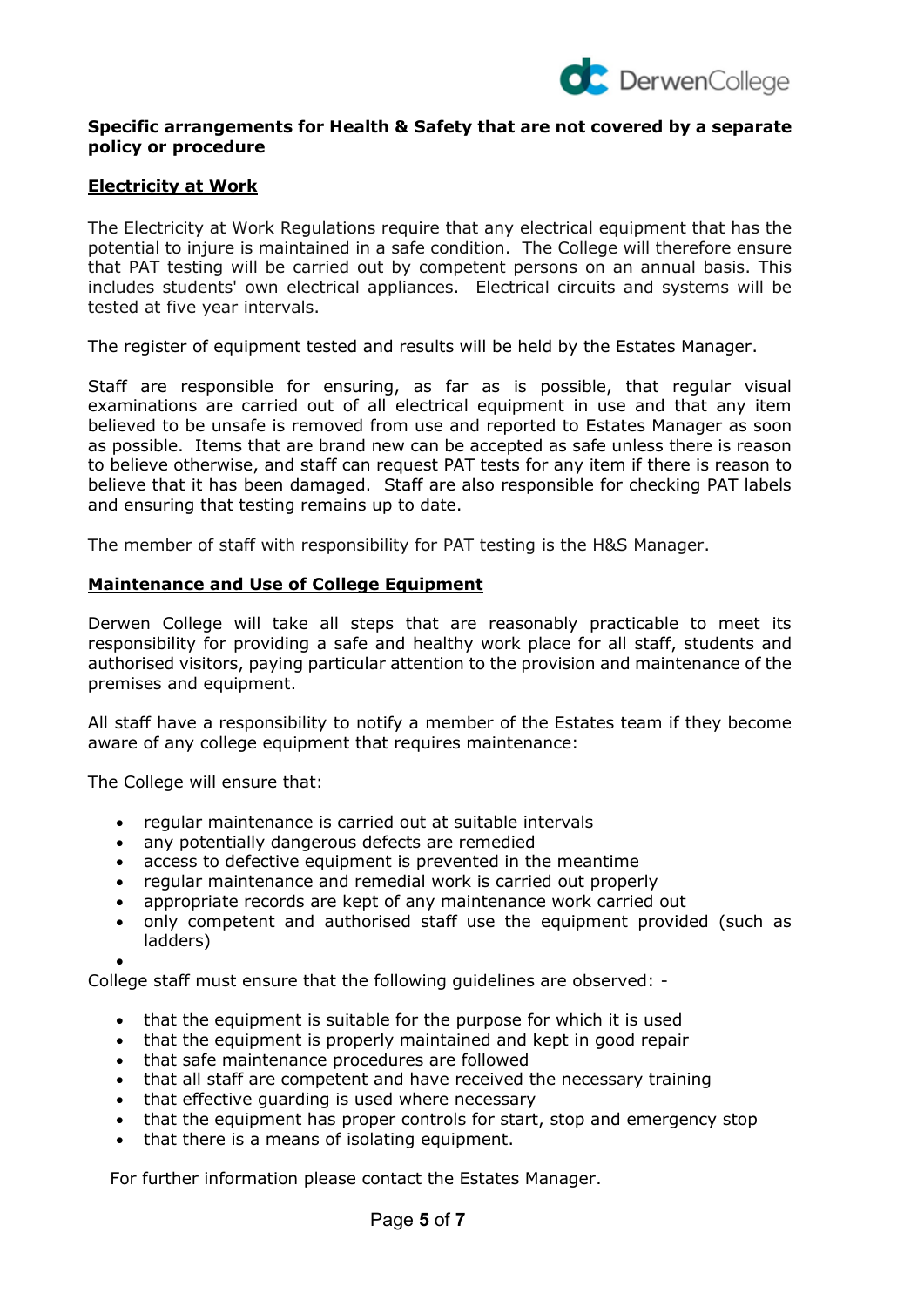

# **Display Screen Equipment (DSE)**

The College will:-

- ensure that an assessment of each workstation is carried out, taking into account the display screen equipment, the furniture, the working environment and the worker
- take all necessary measures to remedy any risks found as a result of the assessment
- take steps to incorporate changes of task within the working day, to prevent intensive periods of on-screen activity
- advise members of staff of the risks to health and how these are to be avoided
- give sufficient information, instruction and training as is necessary to ensure the health and safety of those who use display screen equipment.

The College will provide free eye tests for members of staff. Please refer to the Staff Eye Test policy, which can be located on SharePoint for further information.

#### **Lone Worker**

A lone worker is a member of staff who is working alone and has no personal communication contact with a colleague or known responsible person who can summon assistance in the event of an accident or illness.

Many of the College staff are expected to work alone from time to time and for some staff lone working is the norm. Working alone is not necessarily unsafe but there are circumstances where lone working can increase the risks.

All tasks requiring lone working must be subjected to risk assessment and must be reviewed at least annually as part of the departmental risk assessment.

All members of staff who work alone should ensure that they are familiar with the content of the lone worker risk assessment, which can be located on SharePoint.

For further information, please contact the H&S Manager.

#### **Safe Working at Height**

The college aim is to do everything possible to avoid working at height. Where this is not possible then the next option is to use systems or equipment which prevent people falling whilst working at height and where this is not possible the employer has to do everything possible to minimise the effects of a fall should one occur.

The use of ladders as a working platform (rather than as a means of access) is permitted where the risk is low and the work is of short duration (no more than 30 minutes). The ladder should be secured whilst in use, either by tying back to a structure, by the use of a proprietary stabilising device or, as a last resort, by the footing of the ladder by another employee/trainee.

Where ladders are to be used the College will ensure:

• that the ladder is suitable for the purpose